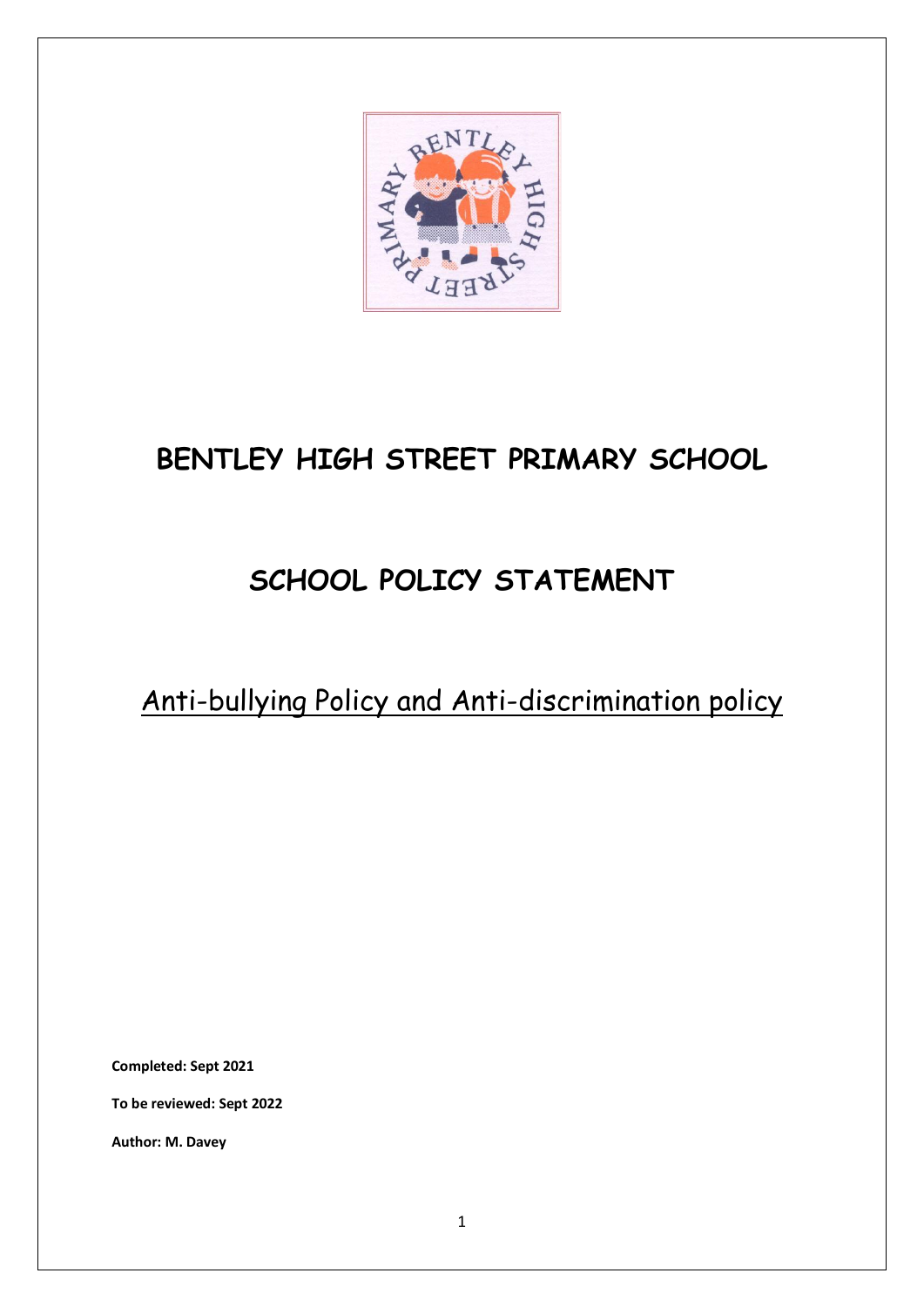#### **Section 1- ANTI BULLYING POLICY**

**This policy has been created by all members of the school community including: Governors, Teachers and Members of the School Council. The policy has been written for all members of the school and wider community.**

### **Rationale:**

At Bentley High Street we are committed to keeping children safe both inside and outside of school. We aim to provide a supportive, caring and safe environment that allows children to learn without fear of being bullied. Bullying of any kind is unacceptable and will not be tolerated. If bullying does occur, parents and children should be confident that incidents will be dealt with promptly and effectively.

#### **The law**

Some forms of bullying are illegal and should be reported to the police. These include:

- violence or assault
- theft
- repeated harassment or intimidation, for example name calling, threats and abusive phone calls, emails or text messages
- hate crimes

### **Schools and the law**

By law, all state (not private) schools must have a behaviour policy in place that includes measures to prevent all forms of bullying among pupils.

This policy is decided by the school. All teachers, pupils and parents must be told what it is.

#### **Aims:**

- To establish a safe environment in which children can learn and develop.
- To have a clear definition of bullying.
- To have procedures for dealing with bullying.
- To have an ethos of respect.

#### **Definition:**

#### Our school adopts the Department for Education definition of bullying:

- Bullying is behaviour by an individual or group, repeated over time, that intentionally hurts another individual or group either physically or emotionally.
- Bullying can take many forms:
- cyber bullying via social media and/ or text messages
- peer on peer pressure
- sexual harassment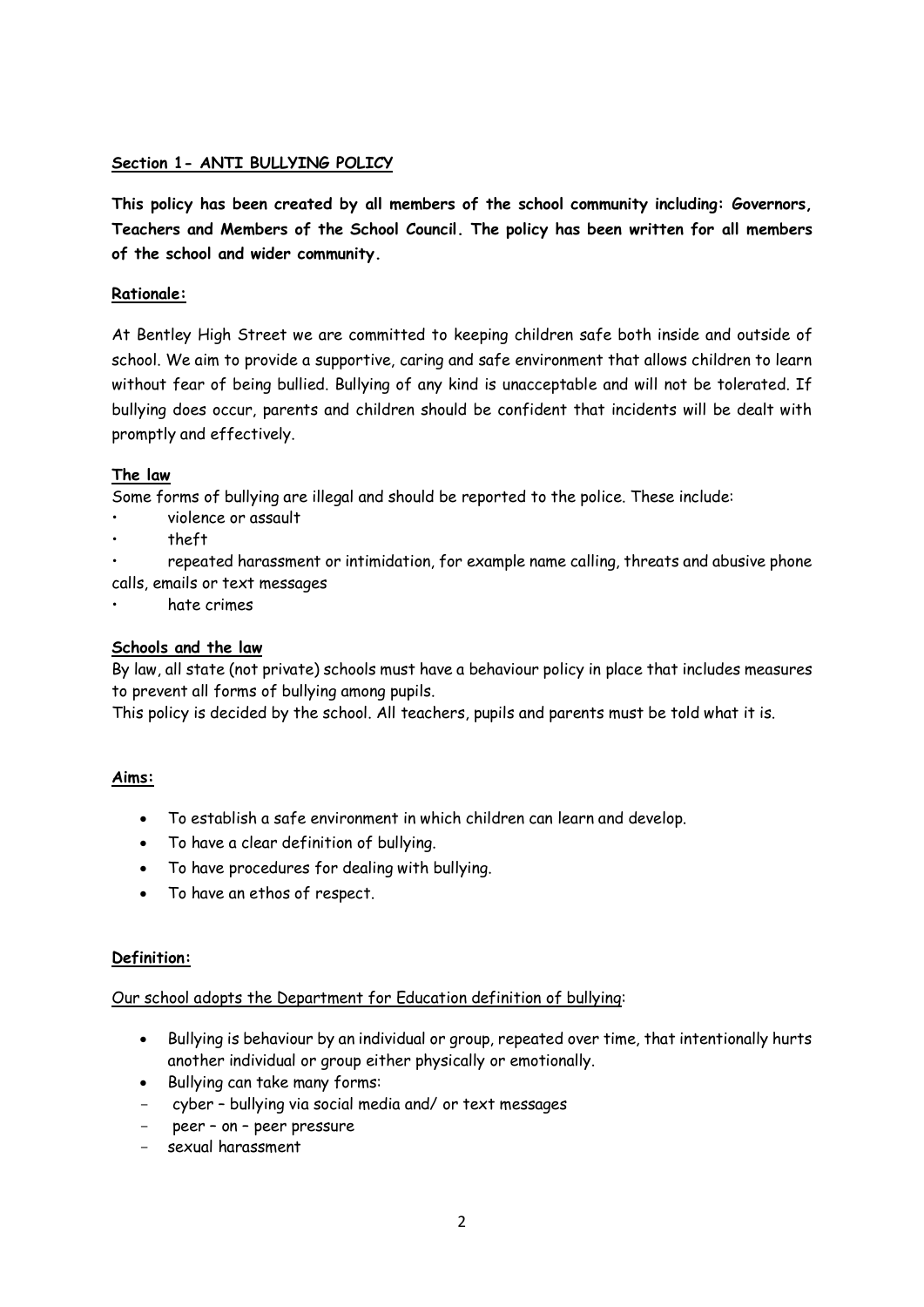- Bullying is often motivated by prejudice against particular groups, for example on grounds of race, religion, gender, sexual orientation, or because a child is adopted or has caring responsibilities.
- It might be motivated by actual differences between children, or perceived differences.
- Stopping violence and ensuring immediate physical safety is obviously a school's first priority but emotional bullying can be more damaging than physical; teachers and schools have to make their own judgements about each specific case.
- Many experts say that bullying involves an imbalance of power between the perpetrator and the victim.
- This could involve perpetrators of bullying having control over the relationship which makes it difficult for those they bully to defend themselves.
- The imbalance of power can manifest itself in several ways, it may be physical, psychological (knowing what upsets someone), derive from an intellectual imbalance, or by having access to the support of a group, or the capacity to socially isolate.
- It can result in the intimidation of a person or persons through the threat of violence or by isolating them either physically or online.

#### Bullying is not:

- Teasing banter between friends without intention to cause hurt;
- Falling out between friends after a quarrel or disagreement;
- Behaviour that all parties have consented to and enjoy
- One off incidents

#### **Signs of bullying**

At our school, children are encouraged to tell somebody about anything that makes them unhappy. However some children may be scared of telling therefore adults and children should be aware that changes in a child's behaviour may mean they are being bullied.

#### **Children may:**

- be frightened to walk to or from school on their own
- not want to go to school
- change their route to/from school
- begin missing school
- become quiet or lacking in confidence
- feel ill in a morning (particularly on school days)
- cry themselves to sleep or have nightmares
- lack concentration or begin doing poorly in school work
- come home with clothing or books damaged
- have possessions or dinner money 'go missing'
- begin stealing
- have unexplained cuts and bruises
- become aggressive or bully other children
- stop eating
- refuse to say what is wrong.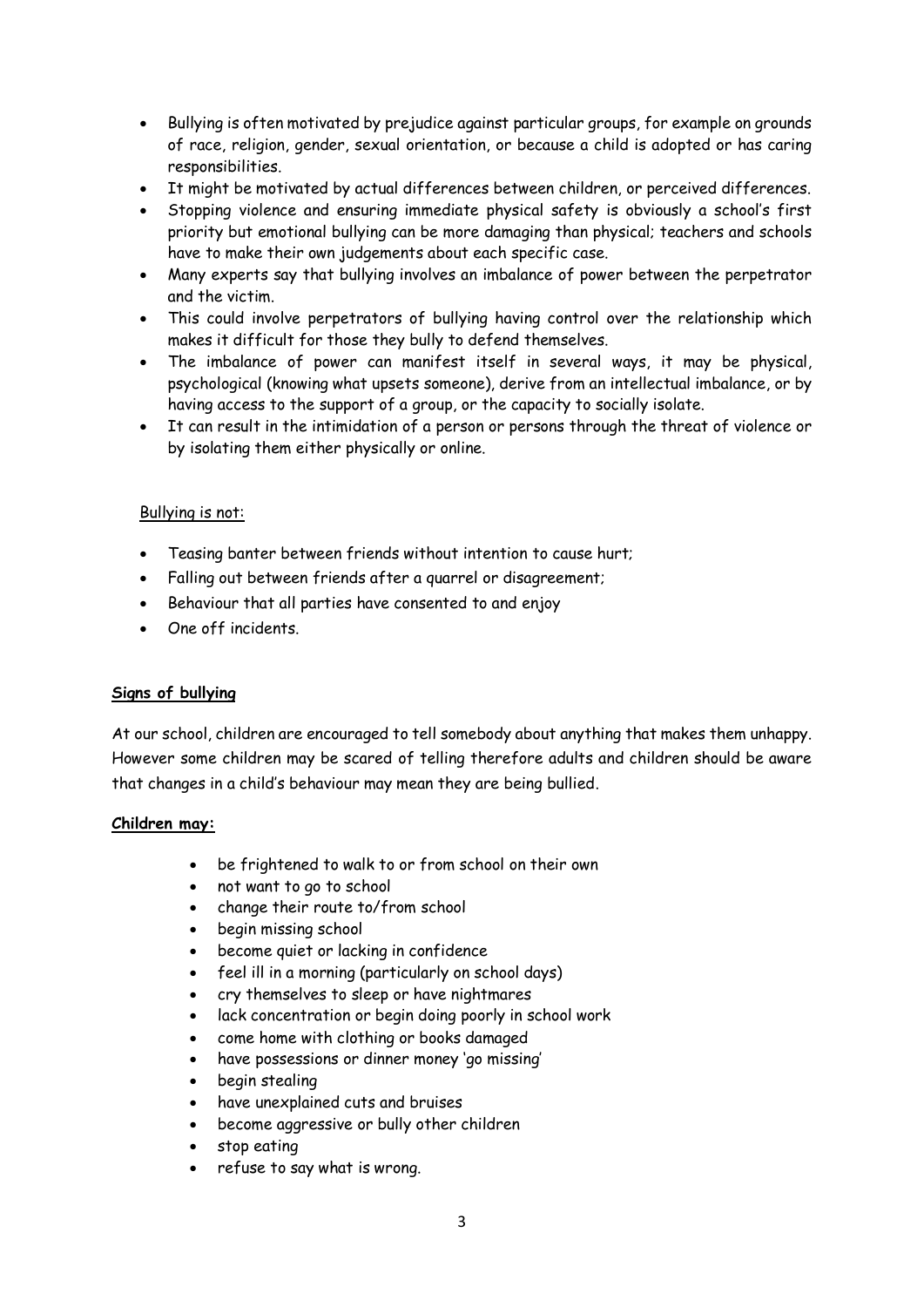- be reluctant to play outside
- be secretive over their mobile phone or computer

These signs and behaviours do not always mean that a child is being bullied but they do mean that it should be considered. Victims of bullying can feel like failures. They may feel stupid, ashamed and ugly. Bullying may lead to bed wetting, sleeping difficulties, depression, loneliness and a lack of trust. It is clear that bullying affects the whole family and should not be ignored in the hope that things will improve.

#### **How people can help:**

- If you are worried that your child or friend is being bullied ask him/her if they are.
- Be aware of the symptoms of bullying
- Don't agree to keep it a secret and tell an adult at school or tell their parent.
- Allow your child/friend to talk about their feelings.
- Don't tell your child/friend to hit back the problem will get worse.
- Avoid threatening the bullies it often makes things worse.

#### **Prevention:**

Within our curriculum, we teach the importance of respecting others and taking responsibility for our own actions. We always address issues such as bullying and we learn how to resolve problems without arguing. Anti-bullying helplines are shared in classes and on display around school. Our school adopts a method of restorative practice this is where children are helped to solve problems. Members of our School Council are committed to raising awareness and creating an anti-bullying ethos. Every year our School Council work with governors, teachers and all pupils to organise an anti-bullying week. During this time, we review our policies.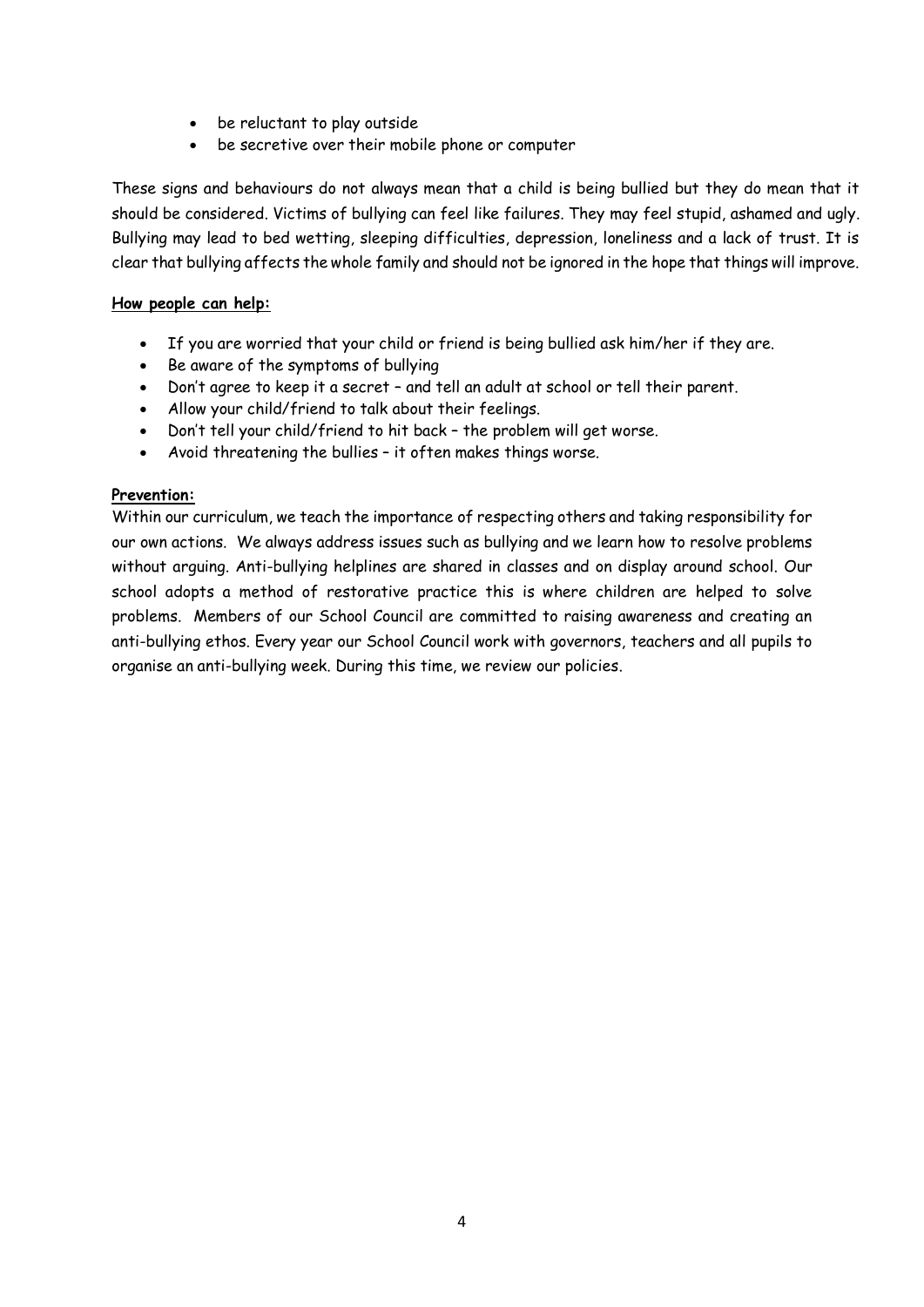

#### **Procedure for reporting an incident of bullying**

#### **Involvement of SLT**

- Phase leaders will be informed of any incidents of bullying and will become involved with persistent or serious cases of bullying.
- Phase leaders will share incidents at SLT meetings.
- Incidents will be reviewed weekly at SLT meetings.
- Persistent case of bullying will be dealt with by the deputy or head teacher.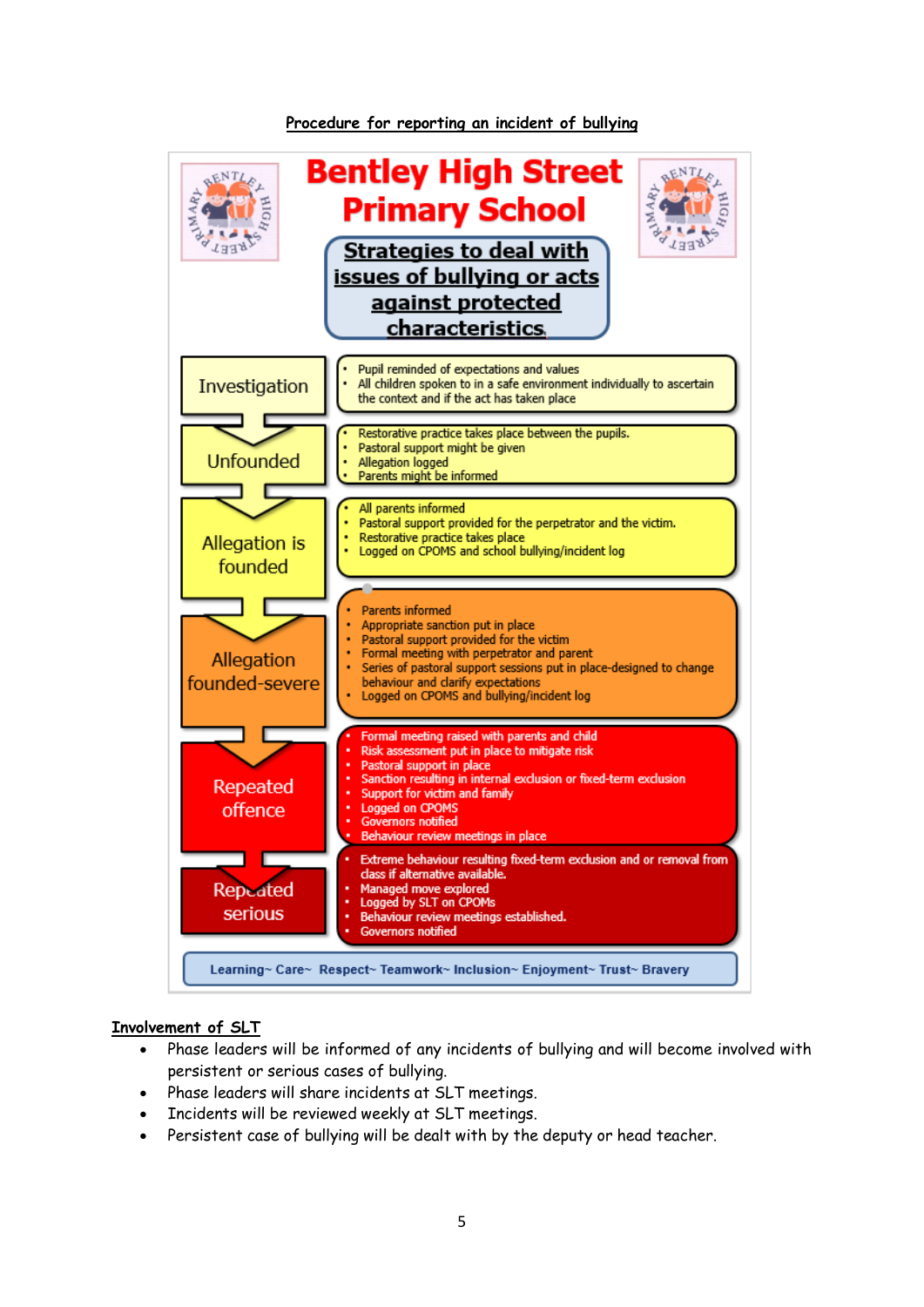#### **Outcomes**

- Class teachers may look at where children sit in class
- Teaching staff and mid-day supervisors are told about the situation.
- Children may be allocated a 'playground buddy' usually an older child to involve them at playtimes.
- Children who keep bullying will have to miss playtimes.
- Individual targets may be used to help children socialise. These may be developed with the school learning mentor.
- Children may have to go home at dinnertime
- Children who have been bullied will be offered support from a learning mentor.
- Children who keep bullying will be offered support from a learning mentor.
- If bullying persists a behaviour strategy meeting may be arranged.
- In severe cases of bullying or persistent bullying; SLT may consider fixed-term exclusion or permanent exclusion.

#### **Within class**

- As part of the SMSC curriculum children will learn about the different types of bullying (including cyber-bullying), the signs of bullying and what to do if they feel they or someone else are being bullied.
- All classes partake in anti-bullying week.
- Support hotlines and websites are shared within class and across school.

#### **It is the responsibility of the whole school community to report any incident of bullying.**

**Children may react to events within their own lives by being nasty to others. This may make them bully. Understanding why children bully is very important. We do not believe in labelling children as 'bullies'**

#### **Monitoring and analyse**

The SLT and pastoral team analyse incidents of bullying every term identifying key trends, causes and areas of bullying.

Actions are then created and shared with the whole school.

#### **Anti-bullying team**

The school has an anti-bullying team made up of a representative from each KS2 class, the head teacher, deputy head and mental health lead.

All representative receive anti-bullying training. The team meet twice a half term and create whole school events, activities and support.

#### **Section 2-Anti-descrimination Policy**

At our schools we are committed to providing the best education that we can for all our pupils, according to their needs. Our philosophy is built upon the firm belief that all adults and children are valued for the rich diversity they may bring in terms of race, culture, age, gender, faith or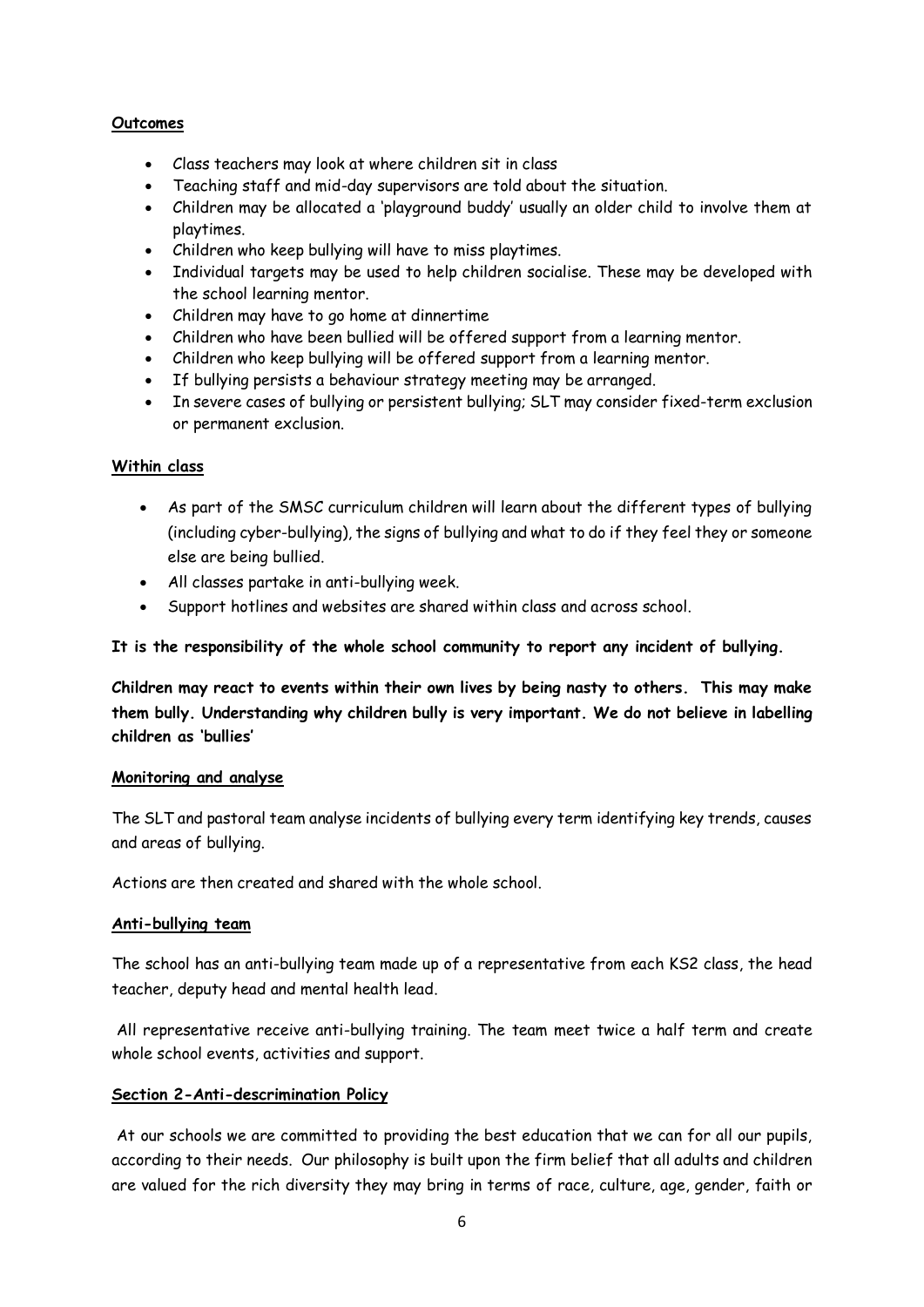#### background.

Within our inclusive ethos we do not tolerate bullying, harassment or unlawful discrimination of any kind. This policy helps to ensure that our school promotes the individuality of all our children, irrespective of ethnicity, religion, attainment, age, disability, gender, sexual orientation or background.

The expression of challenging and sometimes uncomfortable ideas in their proper context, with a proper respect for the listener, is a necessary part of education. Nothing in this policy is intended to hinder this.

#### **Anti-discrimination law**

Schools must follow anti-discrimination law. This means staff must act to prevent discrimination, harassment and victimisation within the school. This applies to all schools in England and Wales, and most schools in Scotland.

It is against the law to discriminate against anyone because of:

- age
- gender reassignment
- being married or in a civil partnership
- being pregnant or on maternity leave
- disability
- race including colour, nationality, ethnic or national origin
- religion or belief
- sex
- sexual orientation

#### Aims and Objectives

- Promote the individuality of all our pupils.
- Provide a wide curriculum that fosters positive attitudes, fairness and justice towards all.
- Reflect upon diversity in our community and the wider world.
- Create a positive and inclusive ethos based on respect for diversity.

#### Types of abuse and discrimination

There are many forms of abuse and/ or discrimination that may occur between peers and this list is not exhaustive. Each form of abuse or prejudiced behaviour is taken seriously by the school and any allegations will be investigated thoroughly by SLT following the anti-bullying procedures and if deemed necessary the inclusion of the police.

#### **Peer on Peer Abuse**

The school recognises their responsibility to minimise the risk of peer and peer abuse. Children are supported and educated to report abuse confidently. However, the school acknowledges that some children may not report such abuse. There is a zero-tolerance to any abuse so that acceptable behaviours are known and understood.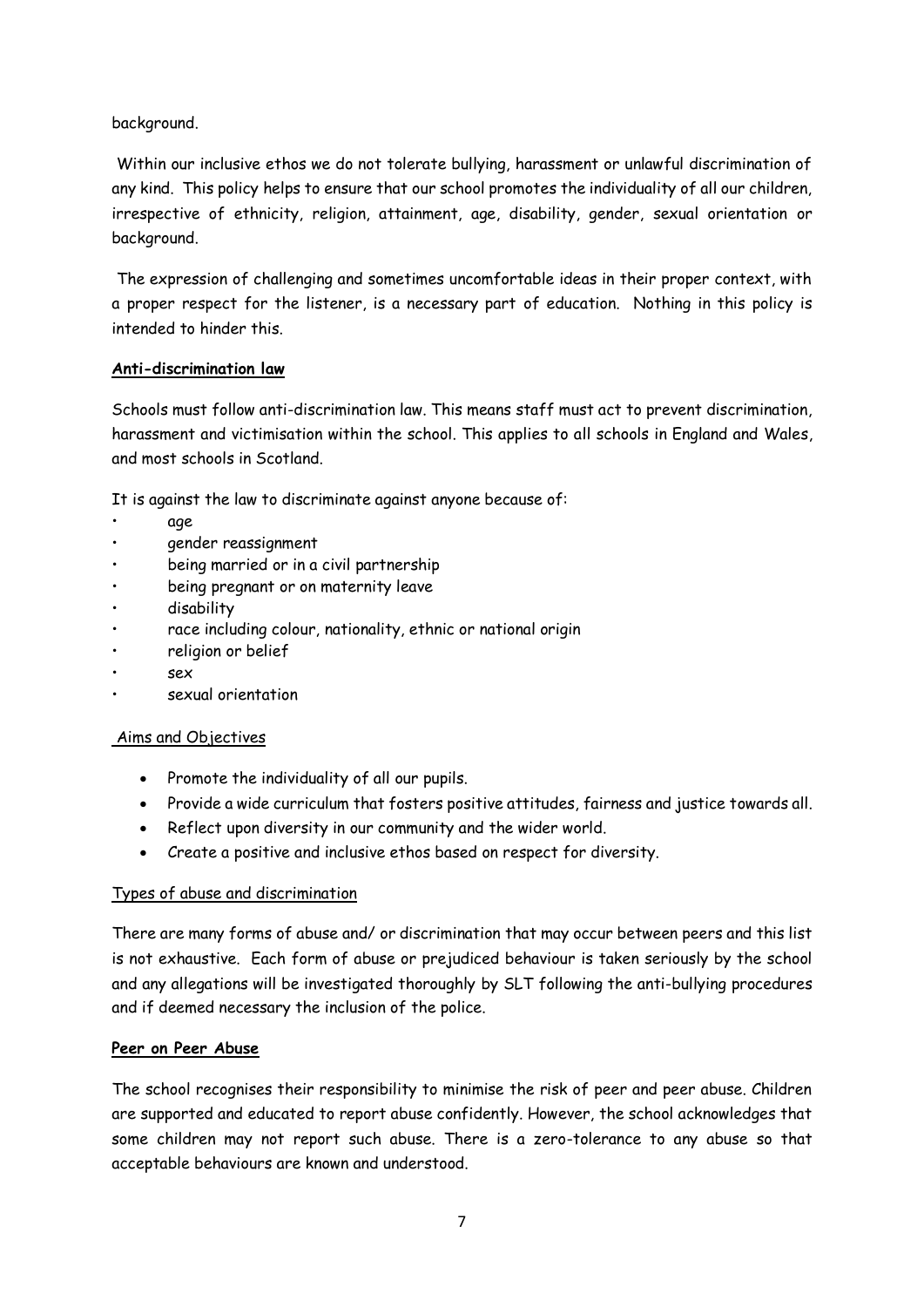The school understands that it is more likely for girls to be victims than boys. There are many different forms of peer on peer abuse:

- Bullying including cyberbullying
- Abuse in intimate relationships
- Physical abuse
- Sexual abuse and sexual harassment
- Up-skirting
- Unwanted sexual comments and messages, including on social media;

#### **Sexual violence and sexual harassment between children in schools and colleges.**

The school follows the KCSIE 2021 Part 5 and the separate guidance 'sexual violence and sexual harassment between children in schools and colleges' to respond to reports of such abuse: Staff are trained to reassure children that it will be taken seriously. The anti-bullying policy outlines how children can confidently report abuse. If there is a report of abuse, the school will make an immediate risk and needs assessment. This considers:

- The victim, protection and support
- If there have been other victims
- The alleged perpetrator
- The other children at the school

The school uses the sexual behaviour traffic light tool to support their response to reported allegations.

The school's curriculum ensures that children are educated in developing healthy and respectful relationships including understanding terms such as consent.

# **Physical abuse e.g. (biting, hitting, kicking, hair pulling etc.)**

Physical abuse may include, hitting, kicking, nipping, shaking, biting, hair pulling, or otherwise causing physical harm to another person. There may be many reasons why a child harms another and it is important to understand why a young person has engaged in such behaviour, including accidently before considering the action or punishment to be undertaken.

# **Cyber bullying**

Cyberbullying is the use of phones, instant messaging, e-mail, chat rooms or social networking sites to harass threaten or intimidate someone.

# **Initiation/Hazing**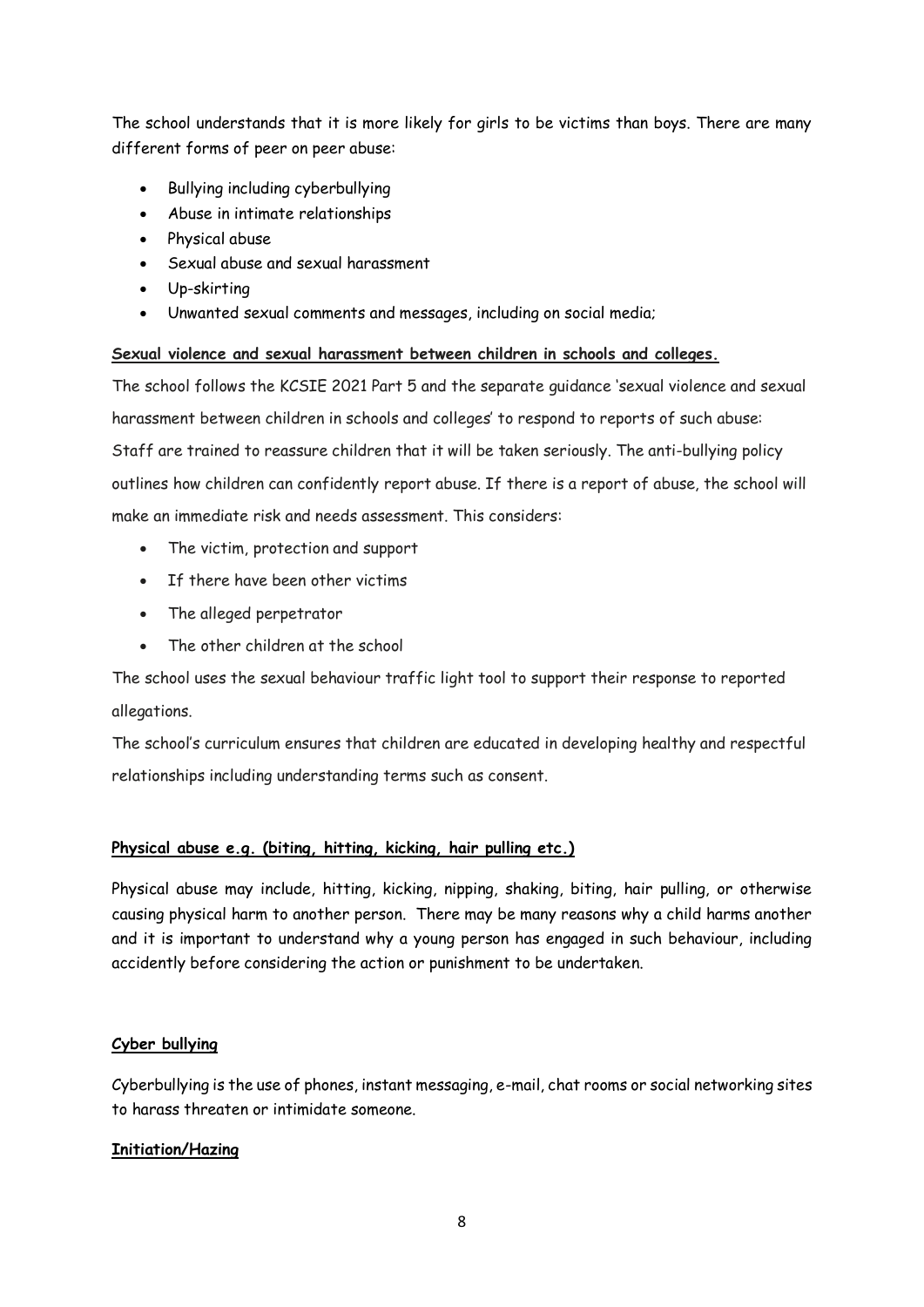Hazing is a form of initiation ceremony which is used to induct newcomers into an organisation such as a private school, sports team etc. There are a number of different forms, from relatively mild rituals to severe and sometimes violent ceremonies. The idea behind this practice is that it welcomes newcomers by subjecting them to a series of trials which promote a bond between them. After the hazing is over, the newcomers also have something in common with older members of the organisation, because they all experienced it as part of a rite of passage. Many rituals involve humiliation, embarrassment, abuse, and harassment.

### **Prejudiced Behaviour**

The term prejudice-related bullying refers to a range of hurtful behaviour, physical or emotional or both, which causes someone to feel powerless, worthless, excluded or marginalised, and which is connected with prejudices around belonging, identity and equality in wider society – in particular, prejudices to do with disabilities and special educational needs, ethnic, cultural and religious backgrounds, gender, home life, (for example in relation to issues of care, parental occupation, poverty and social class) and sexual identity (homosexual, bisexual, transsexual).

### **Race/cultural Equality**

Racism can be defined as conduct or words which treats an individual or group less favourably than those not of that group, on the grounds of their colour, culture, nationality or ethnic origin, and which is capable of :

- Interfering with their peace and comfort.
- Threatening their safety.
- Impacting on their self esteem or quality of life.
- Demeaning them.

If such conduct (or words) is reported the matter will be investigated thoroughly and appropriate action taken, in line with our Behaviour Policy, to ensure that the incident is not repeated. The incident will be recorded and reported to the Governing Body and forms part of data return to the LA.

It is acknowledged that such conduct, or talk, may sometimes occur through lack of knowledge or understanding, particularly on the part of young children who may be repeating statements. If this is thought to be the case, the opportunity to educate rather than punish will be taken.

#### **Gender Equality**

The school adopts the general principle that conduct which treats people differently from, and less favourably than, others on the grounds of their sex or sexual orientation is unacceptable, whether the conduct is that of children or adults, staff, visitors or parents.

A particular aspect of this policy is that boys and girls have equal access to the curriculum according to their individual needs, irrespective of their gender. Senior staff monitor progress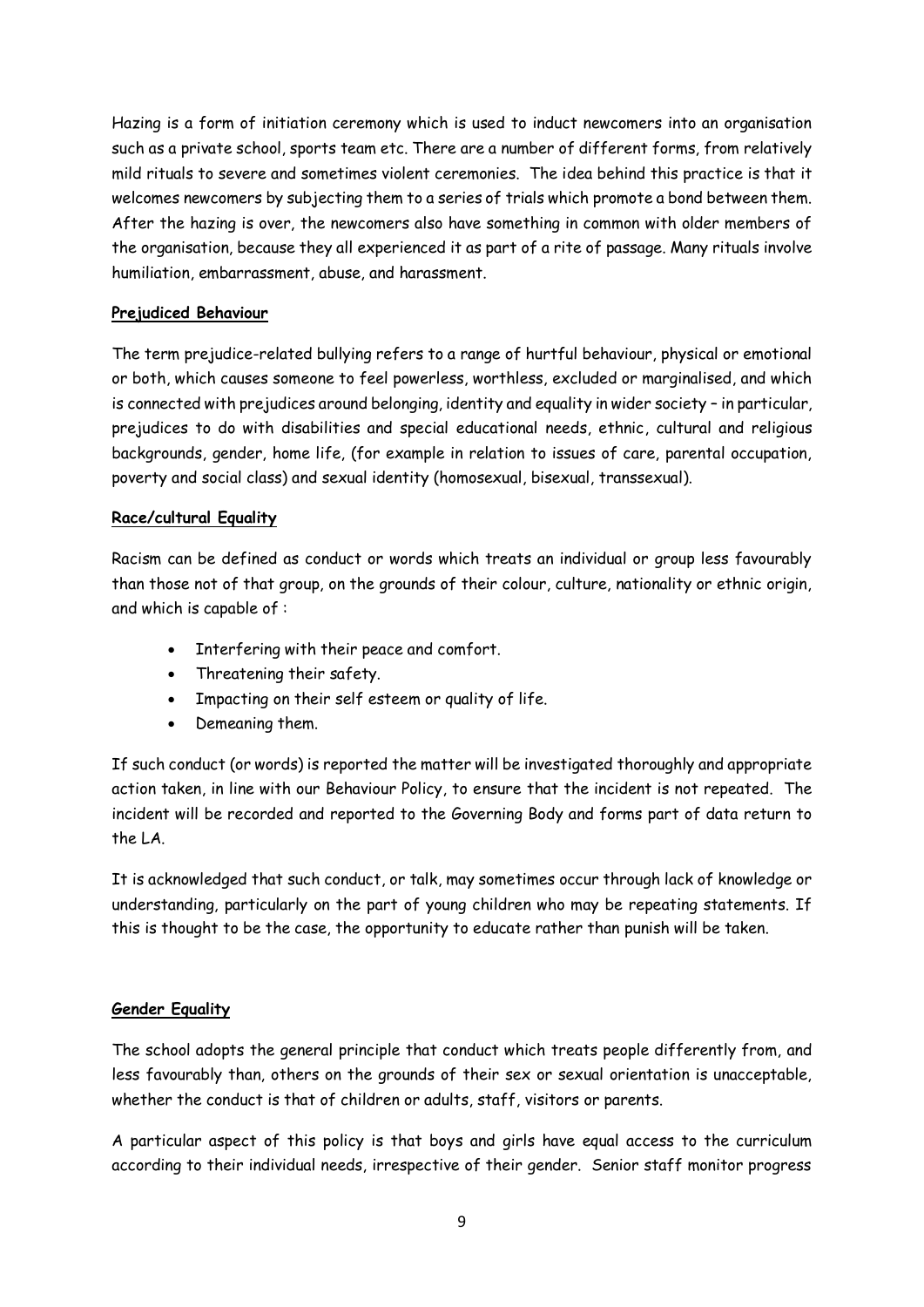and attainment and highlight any trends that may suggest inequality of access, so that action can be taken to redress it.

Whereas boys and girls have equal access to appropriate sex and relationships education, this does not necessarily imply they should always have the same lessons together. Where appropriate girls and boys may be taught aspects of this separately and appropriate to their age and understanding.

#### **Religious Equality.**

Our Admissions Policy means that children of all faiths or no faith may apply for a place at our school and that 'faith' or 'no faith' criteria do not feature in the procedure. Parents have the right to withdraw their children from RE or Collective Worship in accordance with our RE and Collective Worship Policies.

Behaviour whereby children of faith or no faith have reason to feel threatened by actions or remarks that devalue their beliefs is not tolerated and is dealt with in line with our behaviour policy.

### **Disability Equality**

From 1st October 2004, it became unlawful to discriminate against people with disabilities by hindering them from having access to premises. Along with all other public buildings, our school is required to make 'reasonable adjustments' to enable reasonable access.

#### What is disability?

The Disability and Discrimination Act states that 'a person suffers from a disability if he or she has a physical or mental impairment which has a substantial and long-term adverse effect on his or her ability to carry out day-to-day activities. Physical or mental impairments can include sensory impairments (such as those affecting sight and hearing) and learning difficulties, as well as those relating to mobility and physical dexterity. The definition also covers certain medical conditions when they have a long-term and substantial effect on everyday life.

Disability is not the same as special educational needs; not all children who are defined as having a disability have special educational needs, nor vice versa.

We will ensure that pupils with disabilities have an opportunity equal to that of non-disabled pupils to benefit from the education our school provides. We will not treat a pupil with a disability less favourably than others because of his/her disability.

We will make all reasonable adjustments to ensure that a pupil with one or more disabilities is not placed at a disadvantage, and to encourage parents and/or carers to liaise with us to ensure this happens. We will do our best to anticipate the needs of a pupil with disabilities before he/she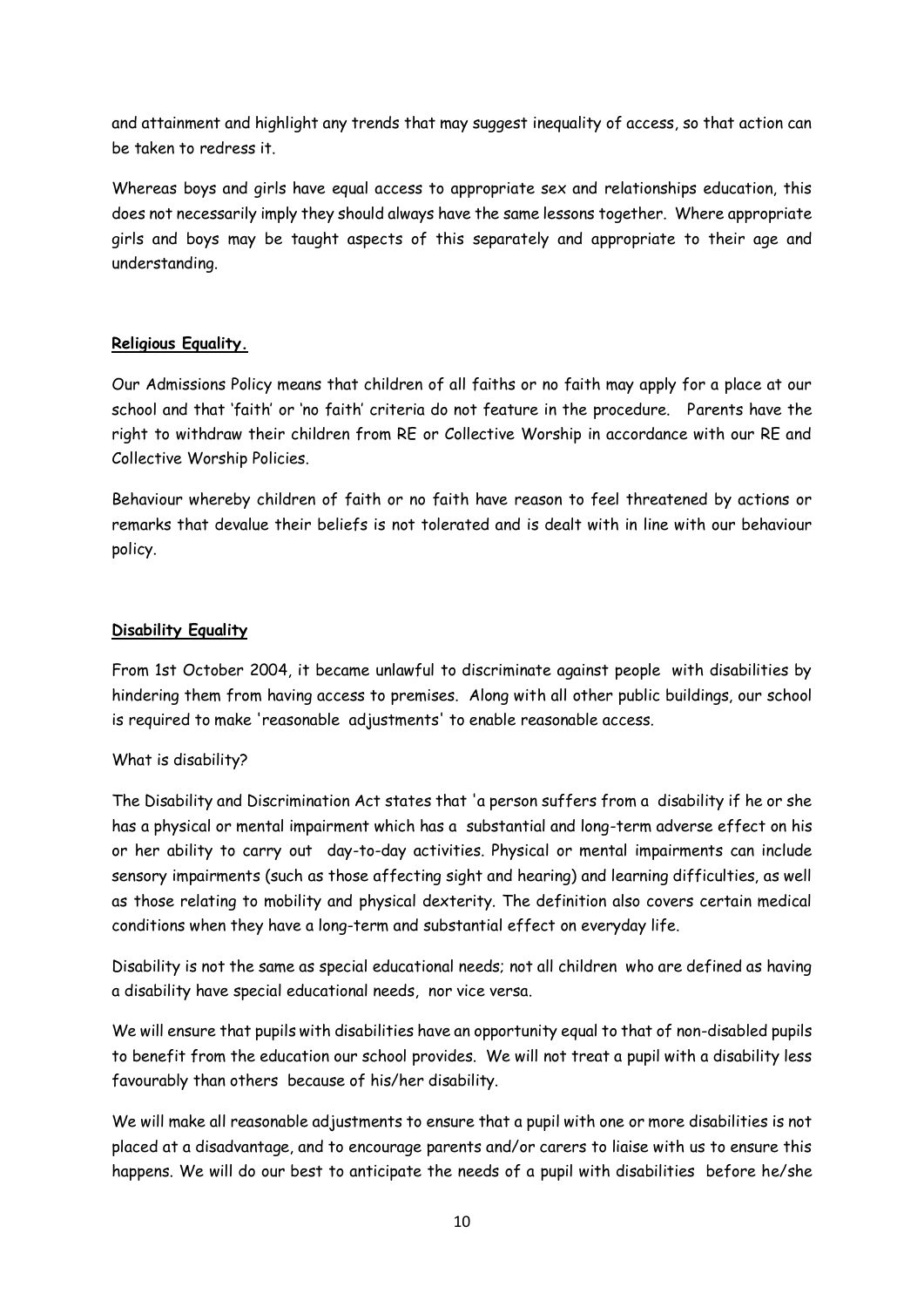joins the school.

#### **Adults**

Our anti-discrimination policy is applicable to all adults that work or have contact with the school. Incidents of discrimination with or between adults in any of the categories listed above is not tolerated and the same rigorous standards apply, including the reporting of such incidents.

When the Head teacher and Governors are appointing staff, the same anti discriminatory standards and protocols will apply to all areas where discrimination could occur. An exception to this may be that a candidate's suitability and ability to preserve and develop the religious character of the school may be taken into account.

In addition, adults in our school will not be discriminated against in terms of age, unless it can be objectively justified in the circumstances – i.e. that the act of discrimination is both appropriate and no more than necessary in the particular circumstances to secure a legitimate aim of the school.

### **Duty to Promote Equality**

All schools are under a duty to promote equality and good relations between people of different race, gender, and those with disability. At our schools we are committed to upholding this principle.

#### **Monitoring and Review**

It is the responsibility of the Head teacher and the Governors to monitor anti-discrimination policy and practice. This monitoring will help to ensure that measures to combat discrimination and promote equality are embedded appropriately in the ethos and practice of the school.

All staff are made aware of the agreed policy and practice of our school, and any improvements thereto.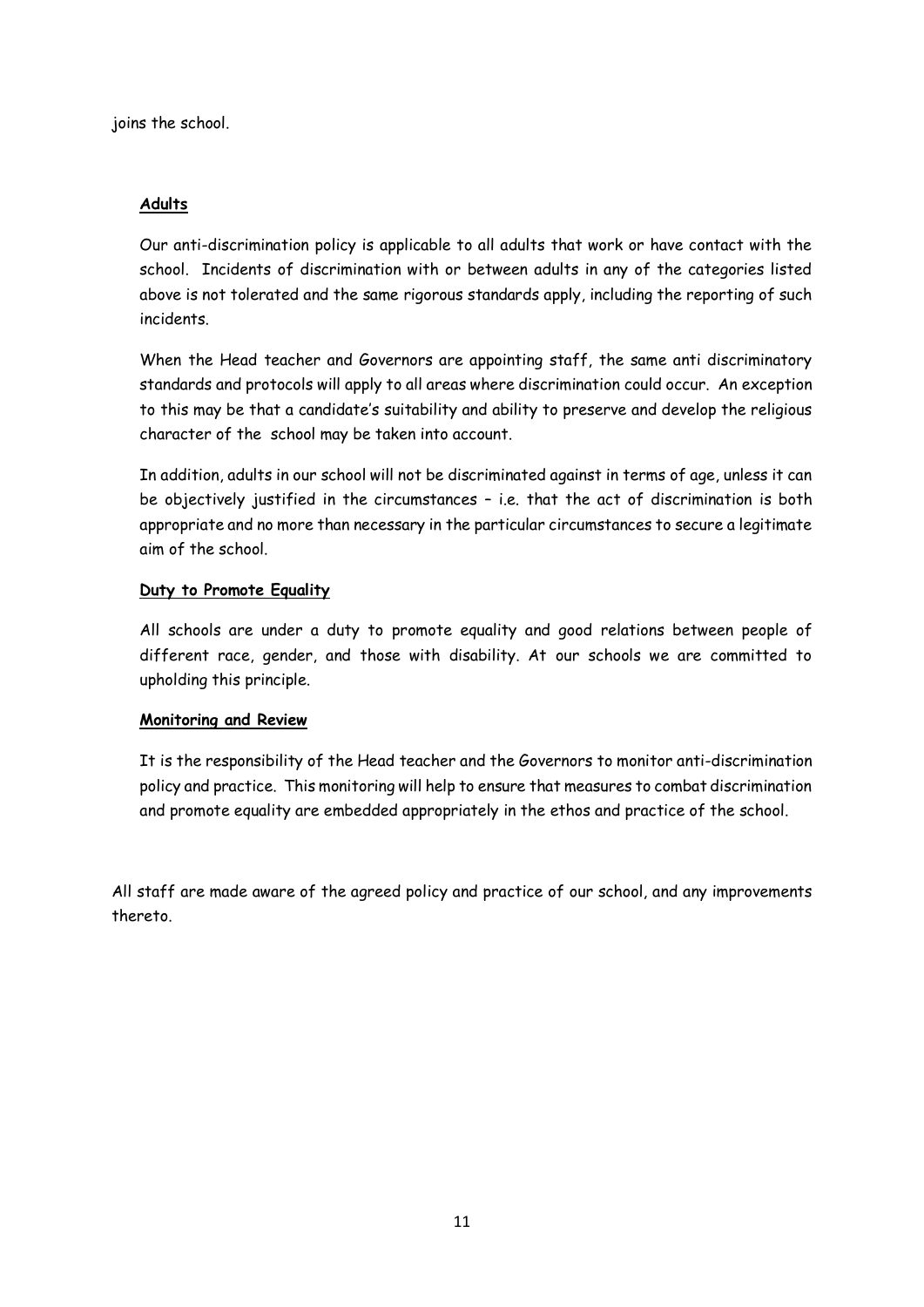Appendix 1: Bullying log form

 $\mathbf{r}$ 

| Incident reported by           |      |
|--------------------------------|------|
| Parent's Name                  | Date |
| Recorded by                    | Date |
|                                |      |
| Child's details<br>Name:       |      |
| <b>Class:</b>                  |      |
|                                |      |
| <b>Description of incident</b> |      |
|                                |      |
|                                |      |
|                                |      |
|                                |      |
|                                |      |
|                                |      |
|                                |      |
|                                |      |
| <b>Actions</b>                 |      |
|                                |      |
|                                |      |
|                                |      |
|                                |      |
|                                |      |
|                                |      |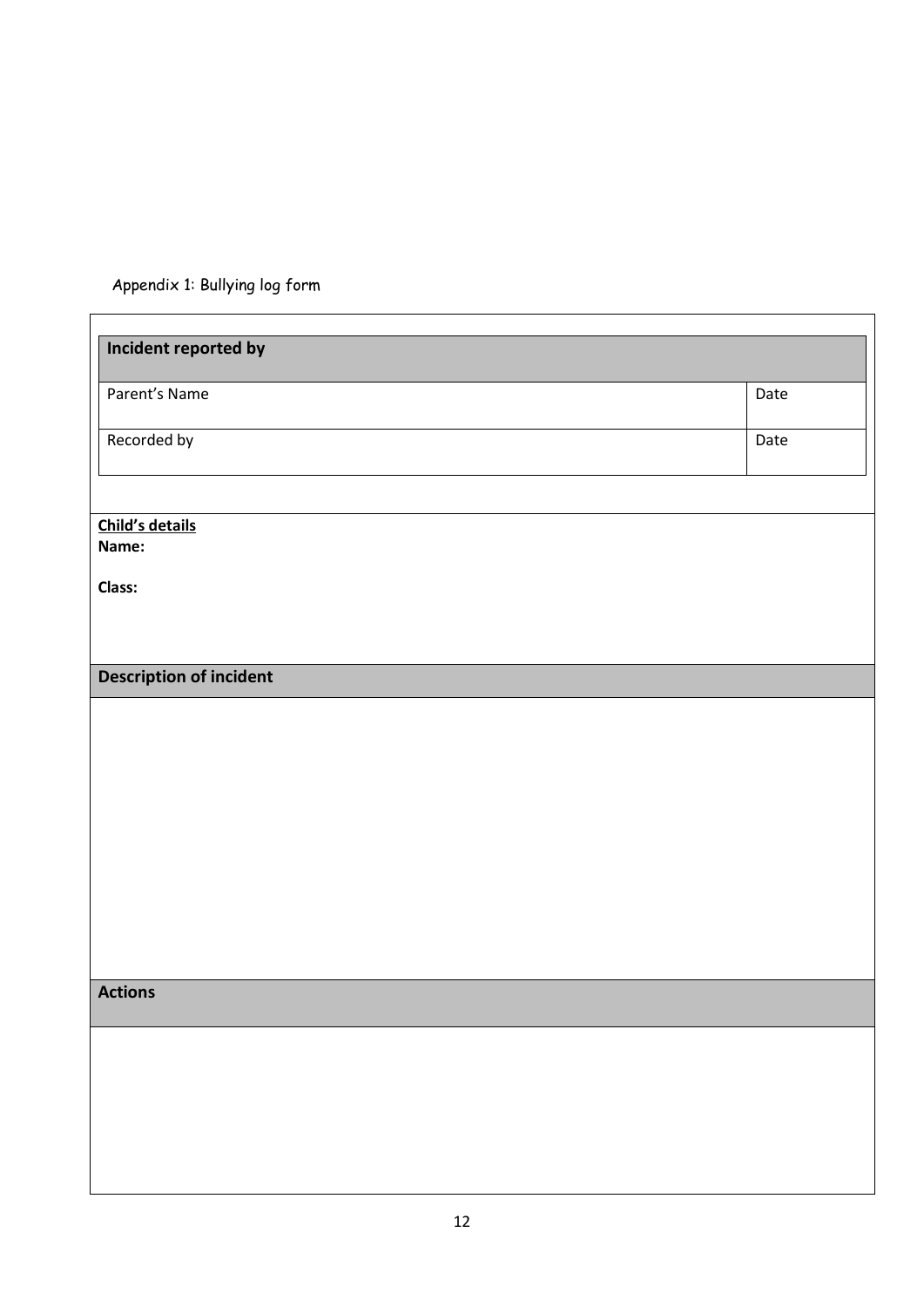# Appendix 2: Bullying incident report form

| <b>School Details:</b>                                                               |                                                                                                               | Name of person completing form: |                              | Date:                      |  |
|--------------------------------------------------------------------------------------|---------------------------------------------------------------------------------------------------------------|---------------------------------|------------------------------|----------------------------|--|
| Bentley High Street Primary School,                                                  |                                                                                                               |                                 |                              |                            |  |
| High Street,                                                                         |                                                                                                               | <b>Position:</b>                |                              |                            |  |
| Bentley DN5 0AA                                                                      |                                                                                                               |                                 |                              |                            |  |
| <b>Victim's details</b>                                                              |                                                                                                               |                                 |                              |                            |  |
| Name:                                                                                |                                                                                                               |                                 |                              |                            |  |
| Age:<br>Gender: Male / Female                                                        |                                                                                                               |                                 |                              |                            |  |
| <b>Home Carer:</b>                                                                   | <b>Religion:</b>                                                                                              | <b>Ethnic origin:</b>           |                              |                            |  |
| Parents                                                                              | Christian                                                                                                     | Bangladeshi                     | White British                |                            |  |
| Other relative                                                                       | <b>Buddhist</b>                                                                                               | <b>Black African</b>            | White Irish                  |                            |  |
| LAC                                                                                  | Hindu                                                                                                         | <b>Black Caribbean</b>          | White other                  |                            |  |
|                                                                                      | Jewish                                                                                                        | Chinese                         |                              | Any other Asian background |  |
|                                                                                      | Muslim                                                                                                        | Roma/Traveller                  |                              | Any other black background |  |
|                                                                                      | Sikh                                                                                                          | Indian                          |                              | Any other mixed background |  |
|                                                                                      | Other                                                                                                         | Pakistani                       | Travellers of Irish heritage |                            |  |
|                                                                                      | No Religion                                                                                                   | Caribbean                       | Any other ethnic group       |                            |  |
|                                                                                      | None stated                                                                                                   | Mixed white/ black              | Ethnicity not yet known      |                            |  |
|                                                                                      |                                                                                                               | Mixed white/ Asian              | Refused to provide           |                            |  |
| Home language:                                                                       |                                                                                                               |                                 |                              |                            |  |
| Repeat victim: Yes/No                                                                |                                                                                                               |                                 |                              |                            |  |
| <b>Alleged Offender(s) details:</b>                                                  |                                                                                                               |                                 |                              |                            |  |
|                                                                                      | (If a number of children were involved please complete the 'alleged offenders form' for everyone involved and |                                 |                              |                            |  |
| attach to this form)                                                                 |                                                                                                               |                                 |                              |                            |  |
| Name:                                                                                |                                                                                                               |                                 |                              |                            |  |
| Age:                                                                                 |                                                                                                               |                                 |                              |                            |  |
| <b>Gender:</b> Male / Female                                                         |                                                                                                               |                                 |                              |                            |  |
| Level of involvement                                                                 |                                                                                                               |                                 |                              |                            |  |
| $1 =$ Very involved $2 =$ involved $3 =$ slightly involved $4 =$ indirectly involved |                                                                                                               |                                 |                              |                            |  |
| <b>Home Carer:</b>                                                                   | <b>Religion:</b>                                                                                              | <b>Ethnic origin:</b>           |                              |                            |  |
| Parents                                                                              | Christian                                                                                                     | Bangladeshi                     | White British                |                            |  |
| Other relative                                                                       | <b>Buddhist</b>                                                                                               | <b>Black African</b>            | White Irish                  |                            |  |
| LAC                                                                                  | Hindu                                                                                                         | <b>Black Caribbean</b>          | White other                  |                            |  |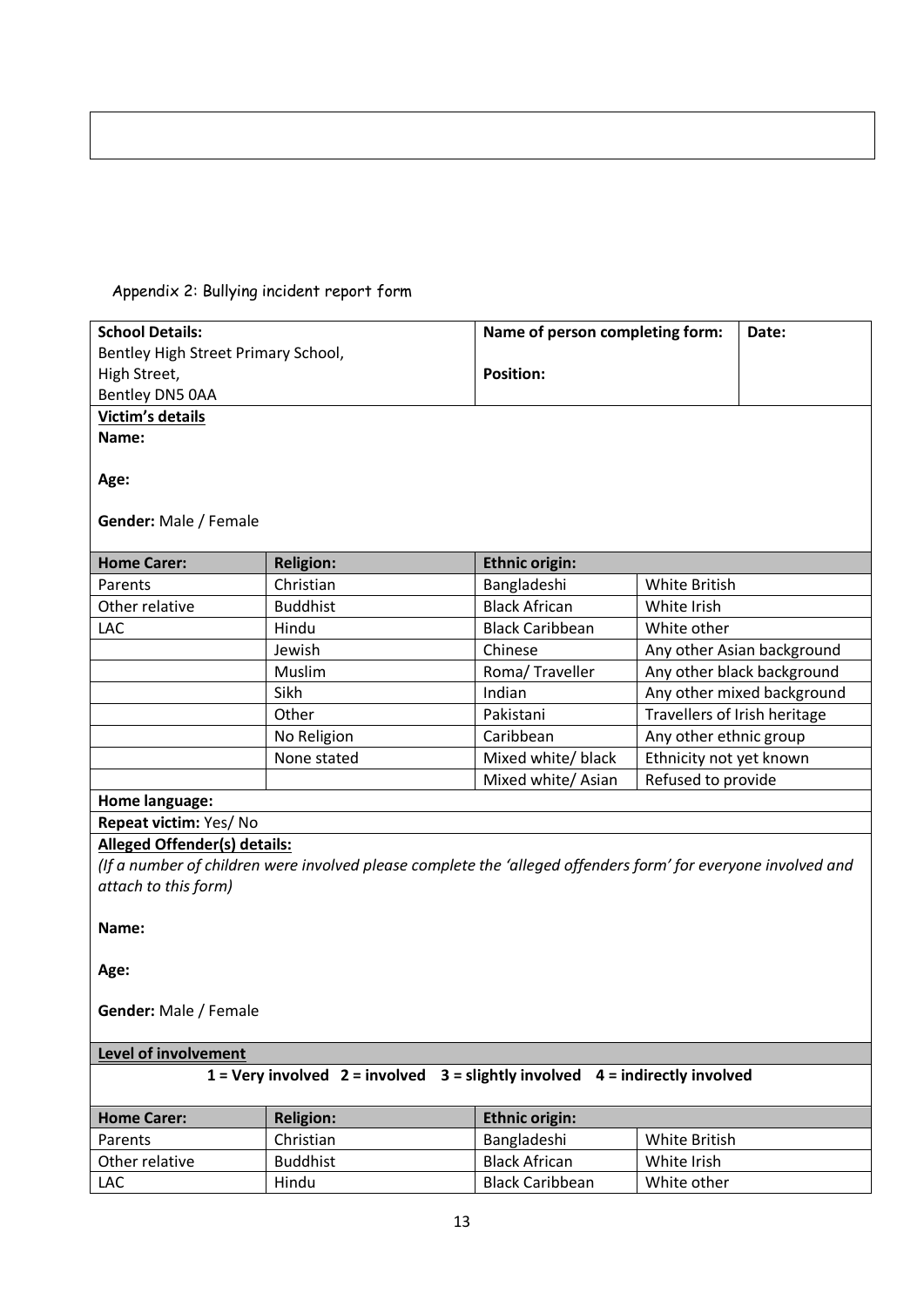|                                                     | Jewish      | Chinese                            | Any other Asian background   |  |
|-----------------------------------------------------|-------------|------------------------------------|------------------------------|--|
|                                                     | Muslim      | Roma/ Traveller                    | Any other black background   |  |
|                                                     | Sikh        | Indian                             | Any other mixed background   |  |
|                                                     | Other       | Pakistani                          | Travellers of Irish heritage |  |
|                                                     | No Religion | Caribbean                          | Any other ethnic group       |  |
|                                                     | None stated | Mixed white/ black                 | Ethnicity not yet known      |  |
|                                                     |             | Mixed white/ Asian                 | Refused to provide           |  |
| Home language:                                      |             |                                    |                              |  |
| <b>Place incident occurred</b>                      |             |                                    |                              |  |
| Classroom                                           |             | Corridor                           |                              |  |
| Playground                                          |             | Outside school                     |                              |  |
| Dining room                                         |             | Cyber incident                     |                              |  |
|                                                     |             |                                    |                              |  |
| Form(s) of bullying                                 |             |                                    |                              |  |
| Name calling and teasing                            |             | Physical abuse                     |                              |  |
| Inciting others                                     |             | Abuse of personal property         |                              |  |
| Jokes                                               |             | Graffiti                           |                              |  |
| Use of racist language                              |             | Distribution of offensive material |                              |  |
| Refuse to co-operate, sit next to                   |             | Abusive letter/ texts.             |                              |  |
| Cyber incident                                      |             | Other (define)                     |                              |  |
| <b>Bullying incident related to:</b>                |             |                                    |                              |  |
| Race                                                |             | Appearance or health condition     |                              |  |
| Disability                                          |             | Homophobic                         |                              |  |
| Transphobic                                         |             | Biphobic                           |                              |  |
| Sexist                                              |             | Religion or culture                |                              |  |
| Age                                                 |             | Family                             |                              |  |
| Other (define)                                      |             |                                    | Derogatory language          |  |
| <b>Description of incident</b>                      |             |                                    |                              |  |
|                                                     |             |                                    |                              |  |
|                                                     |             |                                    |                              |  |
|                                                     |             |                                    |                              |  |
|                                                     |             |                                    |                              |  |
|                                                     |             |                                    |                              |  |
|                                                     |             |                                    |                              |  |
|                                                     |             |                                    |                              |  |
|                                                     |             |                                    |                              |  |
|                                                     |             |                                    |                              |  |
|                                                     |             |                                    |                              |  |
| <b>Frequency</b>                                    |             | <b>Duration</b>                    |                              |  |
| Once or twice a                                     |             | Persisting over a                  |                              |  |
| Day                                                 |             |                                    | Week                         |  |
| Week                                                |             |                                    | Month                        |  |
| Month                                               |             | Year                               |                              |  |
| Year                                                |             |                                    |                              |  |
| Several times a                                     |             |                                    |                              |  |
| Week                                                |             |                                    |                              |  |
| Month                                               |             |                                    |                              |  |
| Year                                                |             |                                    |                              |  |
| Action(s) taken - Tick more than one if appropriate |             |                                    |                              |  |
|                                                     |             |                                    |                              |  |
| Oral reprimand                                      |             | Internal report                    |                              |  |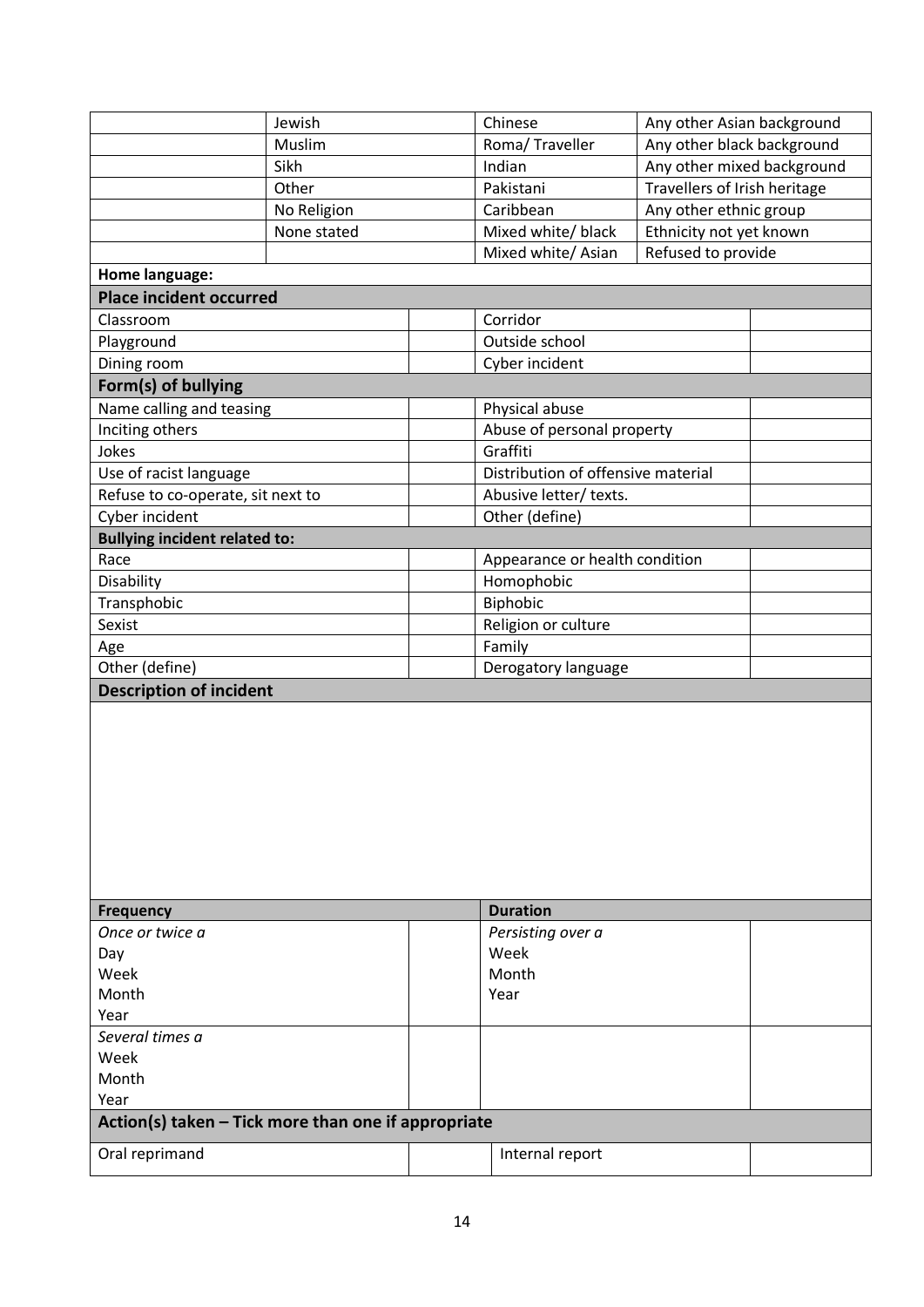| Formal apology                                                | Police involvement                           |      |
|---------------------------------------------------------------|----------------------------------------------|------|
| Removal of graffiti                                           | <b>Exclusion from activities</b><br>Details: |      |
| Detention (Missed playtime/ lunch)                            | Fixed term exclusion                         |      |
| Details:                                                      | Details:                                     |      |
| Parents informed                                              | Permanent exclusion                          |      |
| Other                                                         | Learning mentor                              |      |
| Details:                                                      |                                              |      |
| Individual discussion                                         | Group (restorative) discussion               |      |
| Actions agreed with victim and perpetrator                    |                                              |      |
| Actions agreed with all parties (shared with parents/ carers) |                                              |      |
|                                                               |                                              |      |
| Follow up review date:                                        |                                              |      |
|                                                               |                                              |      |
| Outcome of follow up and further actions taken:               |                                              |      |
| Has the bullying stopped? Yes / No                            |                                              |      |
| <b>Further actions required:</b>                              |                                              |      |
|                                                               |                                              |      |
|                                                               |                                              |      |
|                                                               |                                              |      |
| <b>Bullying incident reported by</b>                          |                                              |      |
| <b>Print Name</b>                                             | Sign Name                                    |      |
|                                                               |                                              | Date |